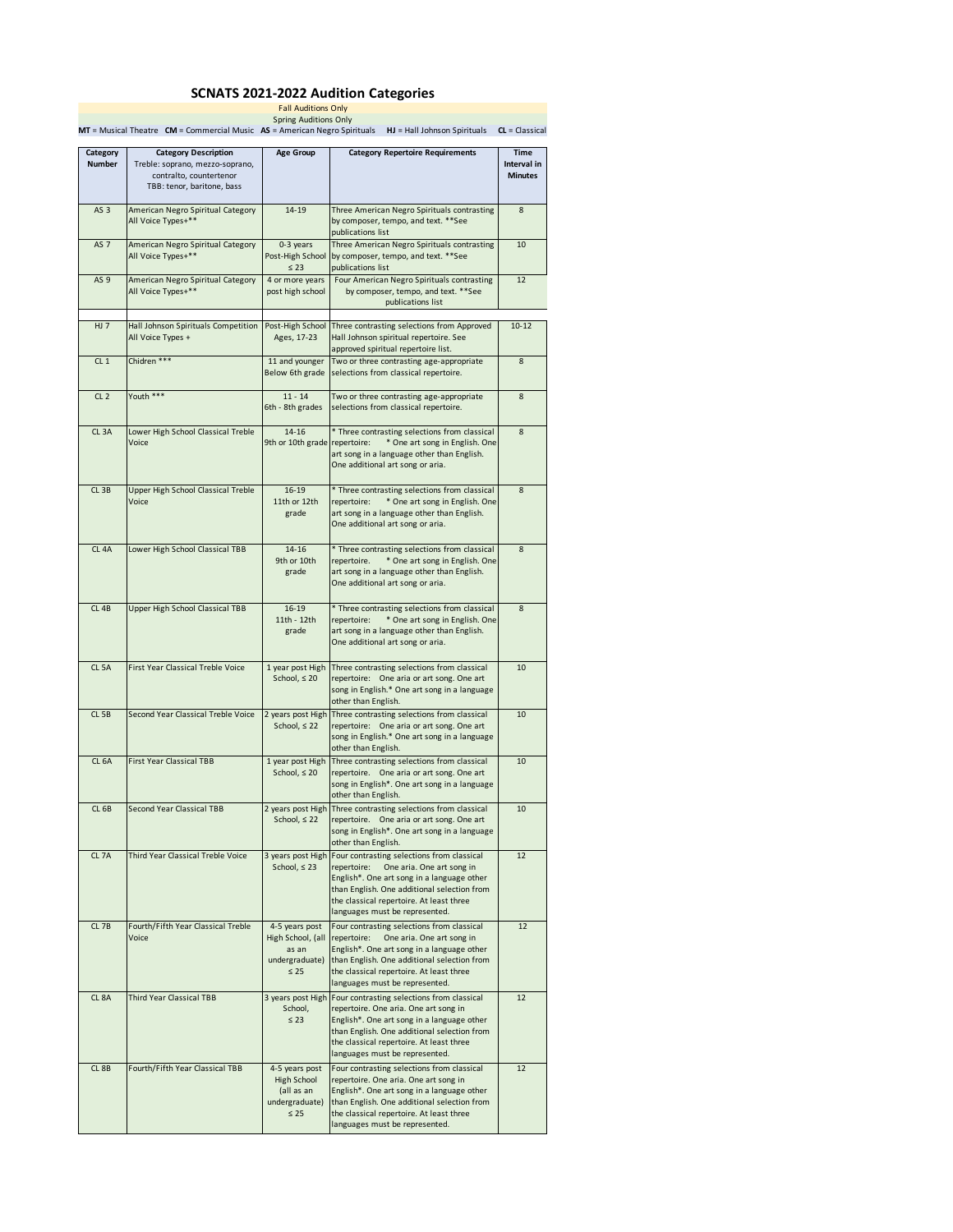| CL 9A            | Lower Advanced Classical Treble<br>Voice***++                   | 4-7 years post<br>High School, 22-<br>26 | Five contrasting selections from classical<br>repertoire. One operatic aria. One<br>oratorio/cantata aria. One art song in a<br>language other than English. One art song in<br>English*. One additional selection from the<br>classical repertoire. At least three languages<br>must be represented. | 15        |
|------------------|-----------------------------------------------------------------|------------------------------------------|-------------------------------------------------------------------------------------------------------------------------------------------------------------------------------------------------------------------------------------------------------------------------------------------------------|-----------|
| CL 9B            | <b>Upper Advanced Classical Treble</b><br>Voice***++            | 7+ years post<br>high school, 25-<br>30  | Five contrasting selections from classical<br>repertoire. One operatic aria. One<br>oratorio/cantata aria. One art song in a<br>language other than English. One art song in<br>English*. One additional selection from the<br>classical repertoire. At least three languages<br>must be represented. | 15        |
| <b>CL 10A</b>    | <b>Lower Advanced Classical</b><br>$TBB***++$                   | 4-7 years post<br>High School, 22-<br>26 | Five contrasting selections from classical<br>repertoire. One operatic aria. One<br>oratorio/cantata aria. One art song in a<br>language other than English. One art song in<br>English*. One additional selection from the<br>classical repertoire. At least three languages<br>must be represented. | 15        |
| <b>CL 10B</b>    | <b>Upper Advanced Classical</b><br>$TBB***++$                   | 7+ years post<br>high school, 25-<br>30  | Five contrasting selections from classical<br>repertoire. One operatic aria. One<br>oratorio/cantata aria. One foreign language<br>art song. One art song in English*. One<br>additional selection from the classical<br>repertoire. At least three languages must be<br>represented.                 | 15        |
| CL 11            | Adult Treble***++                                               | 22 and older                             | Three contrasting selections from classical<br>repertoire. One art song in English. One art<br>song in a language other than English. One<br>additional art song or aria.                                                                                                                             | $10 - 12$ |
| CL 12            | Adult TBB***++                                                  | 22 and older                             | Three contrasting selections from classical<br>repertoire. One art song in English. One art<br>song in a language other than English. One<br>additional art song or aria.                                                                                                                             | $10 - 12$ |
| MT 1             | Children's Musical Theatre ***                                  | 11 and younger<br>Below 6th grade        | Two or three contrasting age-appropriate<br>musical theatre selections from musicals<br>(including film musicals), revues, operettas,<br>musical theatre song cycles or musical<br>theatre song literature. Only one selection<br>may be chosen from operetta or musial                               | 8         |
| MT <sub>2</sub>  | Youth Musical Theatre ***                                       | $11 - 14$<br>6th - 8th grades            | Two or three contrasting age-appropriate<br>musical theatre selections from musicals                                                                                                                                                                                                                  | 8         |
|                  |                                                                 |                                          | (including film musicals), revues, operettas,<br>musical theatre song cycles or musical<br>theatre song literature. Only one selection<br>may be chosen from operetta or musical<br>theatre song literature.                                                                                          |           |
| MT <sub>3A</sub> | Lower High School Musical Theatre<br><b>Treble Voice</b>        | $14 - 16$<br>9th or 10th<br>grade        | * Three contrasting musical theatre<br>selections from musicals including film<br>musicals, revues, operettas, musical theatre<br>song cycles, or musical theatre song<br>literature. Only one seletion many be chosen<br>from an operetta or musical theatre song<br>literature.                     | 8         |
| MT <sub>3B</sub> | <b>Upper High School Musical Theatre</b><br><b>Treble Voice</b> | $16 - 19$<br>11th or 12th<br>grade       | * Three contrasting musical theatre<br>selections from musicals including film<br>musicals, revues, operettas, musical theatre<br>song cycles, or musical theatre song<br>literature. Only one seletion many be chosen<br>from an operetta or musical theatre song<br>literature.                     | 8         |
| MT <sub>4A</sub> | Lower High School Musical Theatre<br><b>TBB</b>                 | $14 - 16$<br>9th or 10th<br>grade        | * Three contrasting musical theatre<br>selections from musicals including film<br>musicals, revues, operettas, musical theatre<br>song cycles, or musical theatre song<br>literature. Only one seletion many be<br>chosen from an operetta or musical theatre<br>song literature.                     | 8         |
| MT <sub>4B</sub> | <b>Upper High School Musical Theatre</b><br><b>TBB</b>          | $16 - 19$<br>11th or 12th<br>grade       | * Three contrasting musical theatre<br>selections from musicals including film<br>musicals, revues, operettas, musical theatre<br>song cycles, or musical theatre song<br>literature. Only one seletion many be<br>chosen from an operetta or musical theatre<br>song literature.                     | 8         |